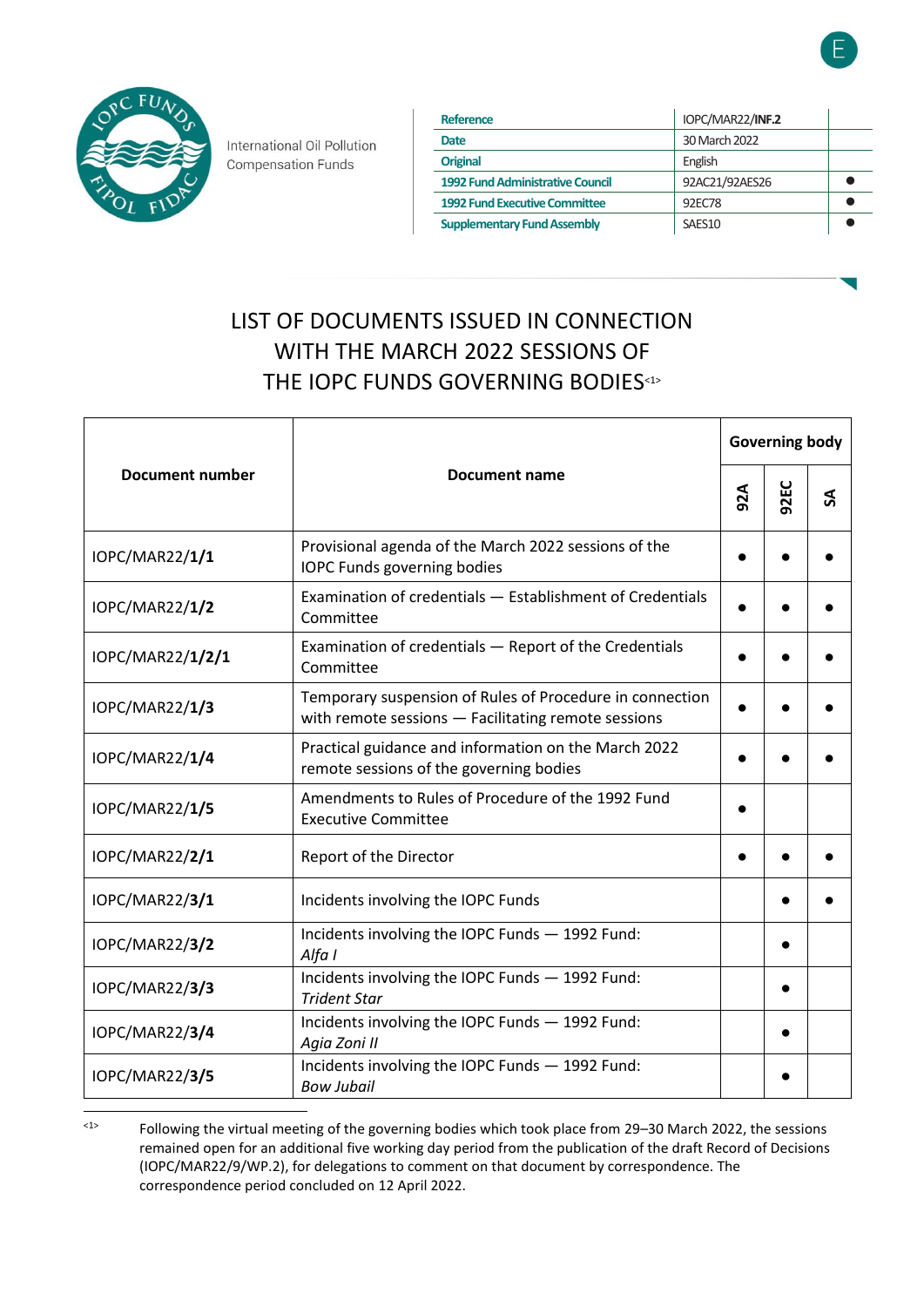#### **IOPC/MAR22/INF.2**

| <b>Document number</b> | <b>Document name</b>                                                                                                                                          | <b>Governing body</b> |      |   |
|------------------------|---------------------------------------------------------------------------------------------------------------------------------------------------------------|-----------------------|------|---|
|                        |                                                                                                                                                               | 92A                   | 92EC | S |
| IOPC/MAR22/3/6         | Incidents involving the IOPC Funds - 1992 Fund:<br>Incident in Israel                                                                                         |                       |      |   |
| IOPC/MAR22/5/1         | 2010 HNS Convention                                                                                                                                           |                       |      |   |
| IOPC/MAR22/5/1/1       | 2010 HNS Convention - Submitted by Canada                                                                                                                     |                       |      |   |
| IOPC/MAR22/5/1/2       | Cefic's position on the 2010 HNS Convention - Submitted<br>by Cefic                                                                                           |                       |      |   |
| IOPC/MAR22/5/1/3/Rev.1 | Implementation of the HNS Convention - Submitted by<br>France                                                                                                 |                       |      |   |
| <b>IOPC/MAR22/5/2</b>  | Review of international non-governmental organisations<br>having observer status                                                                              |                       |      |   |
| IOPC/MAR22/6/1         | Amendments to Internal Regulations                                                                                                                            |                       |      |   |
| <b>IOPC/MAR22/6/2</b>  | <b>Amendments to Financial Regulations</b>                                                                                                                    |                       |      |   |
| IOPC/MAR22/7/1         | Secretariat matters                                                                                                                                           |                       |      |   |
| IOPC/MAR22/8/1         | Any other business - Guidance on the impact of the<br>situation in the Black Sea and the Sea of Azov on insurance<br>or other financial security certificates |                       |      |   |
| IOPC/MAR22/9/1         | Record of Decisions of the March 2022 sessions of the<br>IOPC Funds governing bodies - Feedback from delegations                                              |                       |      |   |
| <b>IOPC/MAR22/9/2</b>  | Record of Decisions of the March 2022 sessions of the<br><b>IOPC Funds governing bodies</b>                                                                   |                       |      |   |

### **Working papers**

| IOPC/MAR22/1/5/WP.1   | Amendments to Rules of Procedure of 1992 Fund<br><b>Executive Committee</b>                                            | $\bullet$ |  |
|-----------------------|------------------------------------------------------------------------------------------------------------------------|-----------|--|
| IOPC/MAR22/INF.1/WP.1 | <b>Draft List of Participants</b>                                                                                      |           |  |
| IOPC/MAR22/INF.2/WP.1 | Provisional list of documents issued in connection with the<br>March 2022 sessions of the IOPC Funds' governing bodies |           |  |
| IOPC/MAR22/9/WP.1     | Draft Record of Decisions of the March 2022 sessions of<br>the IOPC Funds' governing bodies                            |           |  |